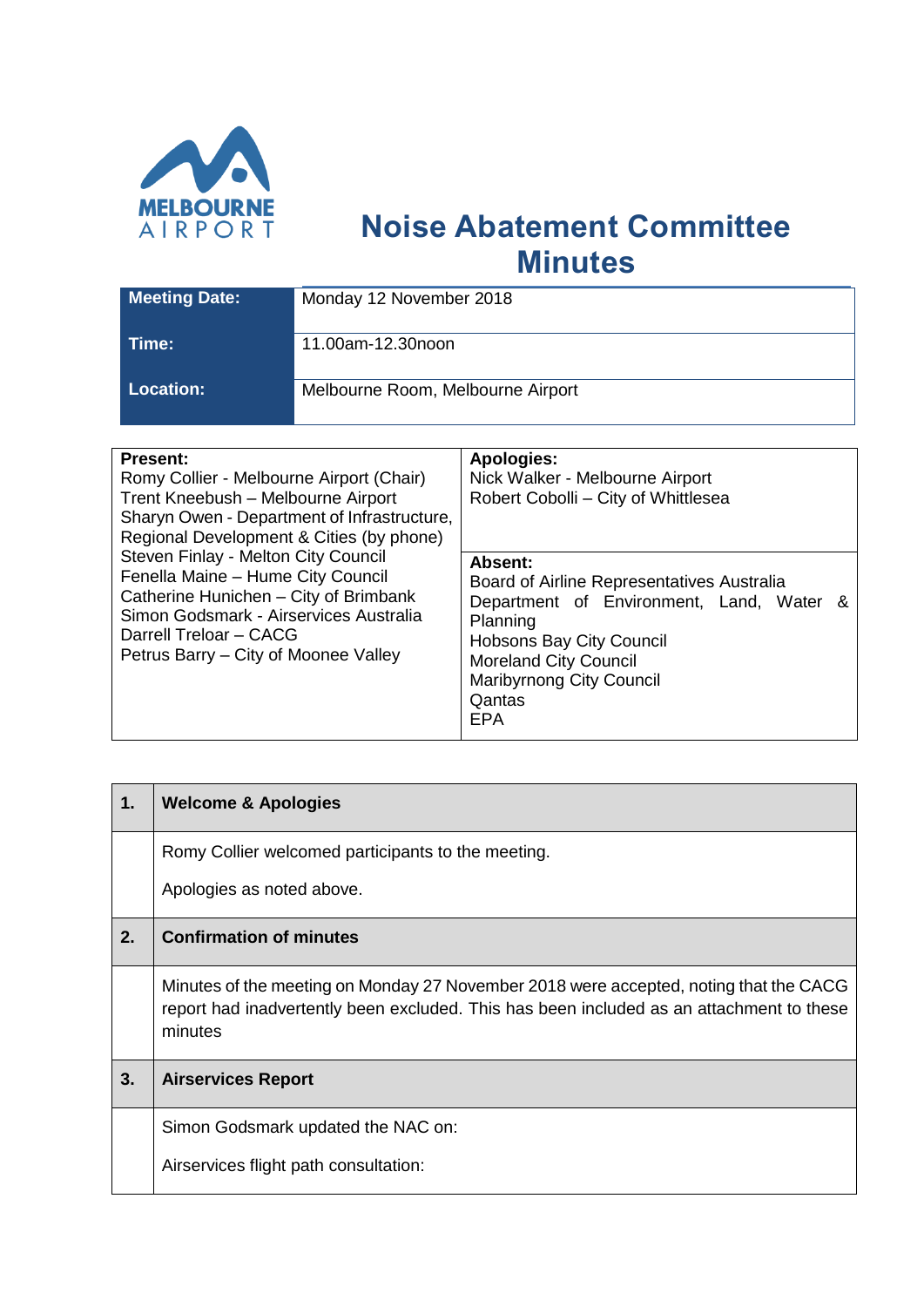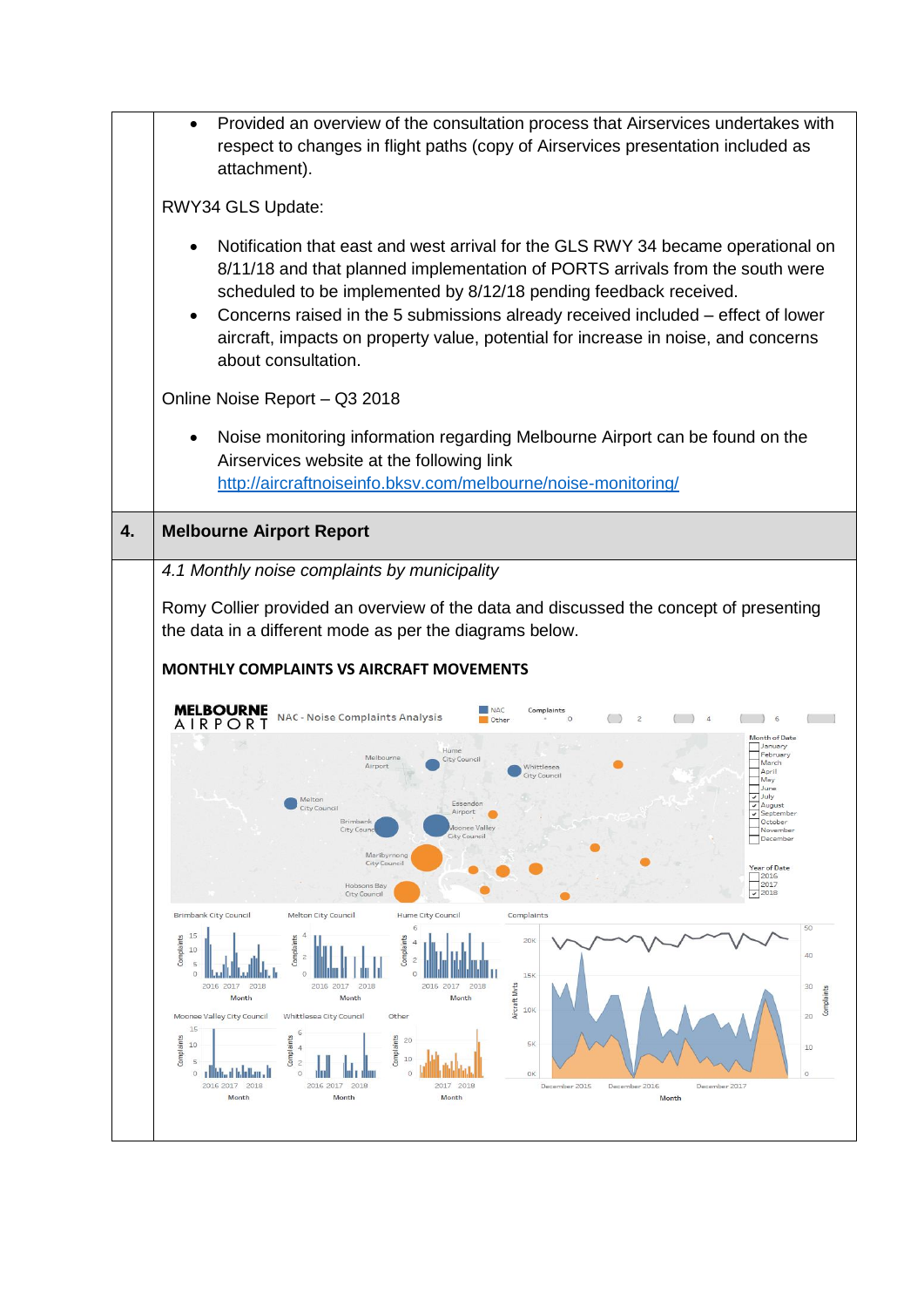| <b>Council</b>                              | Jul<br>2018    | Aug<br>2018    | <b>Sep</b><br>2018 | <b>Total</b>   |
|---------------------------------------------|----------------|----------------|--------------------|----------------|
| <b>Brimbank City</b><br><b>Council</b>      |                | $\overline{4}$ | 3                  | $\overline{7}$ |
| <b>Hume City Council</b>                    | $\mathcal I$   | $\overline{a}$ | $\mathcal{I}$      | 2              |
| <b>Melton City Council</b>                  | 2              |                |                    | 2              |
| <b>Moonee Valley City</b><br><b>Council</b> | $\overline{4}$ | 3              |                    | $\overline{7}$ |
| <b>Whittlesea City</b><br><b>Council</b>    | $\mathbf{1}$   | $\overline{1}$ |                    | 2              |
| <b>Other</b>                                | 19             | 12             | 1                  | 32             |
| <b>Total</b>                                | 27             | 20             | 5                  | 52             |

## *4.2 Master Plan*

Romy Collier provided an update on the 2018 Master Plan preparation.

- 59 submissions were received from community, NGOs and government.
- Issues raised included aircraft effects, RDP, ground transport, social and economic impacts, airside and landside development and the environment.
- Submissions were being considered prior to finalisation and submission of the draft Master Plan to the federal Minister for Transport for assessment and approval.

## *4.3 Safeguarding update*

Romy Collier provided an overview of the key planning issues currently being addressed:

Craigieburn West PSP

- APAM attended meeting at VPA VPA indicated they are beginning the PSP process, which will be undertaken over next 3 years.
- A Stakeholder Working Group has been created to provide input on technical specialties – such as EPA, Heritage Victoria, Melbourne Airport, APA Gasnet.
- There's another working group with the departmental agencies (VicRoads, Transport for Victoria, Department of Education etc).
- APAM indicated to VPA that the 2018 Master Plan is progressing towards approval by the Federal Minister.
- Once approved, final details regarding noise contours, MAEO, OLS would be beneficial to share with VPA to inform the PSP.
- VPA are very keen for Melbourne Airport to be engaged and assist going forward.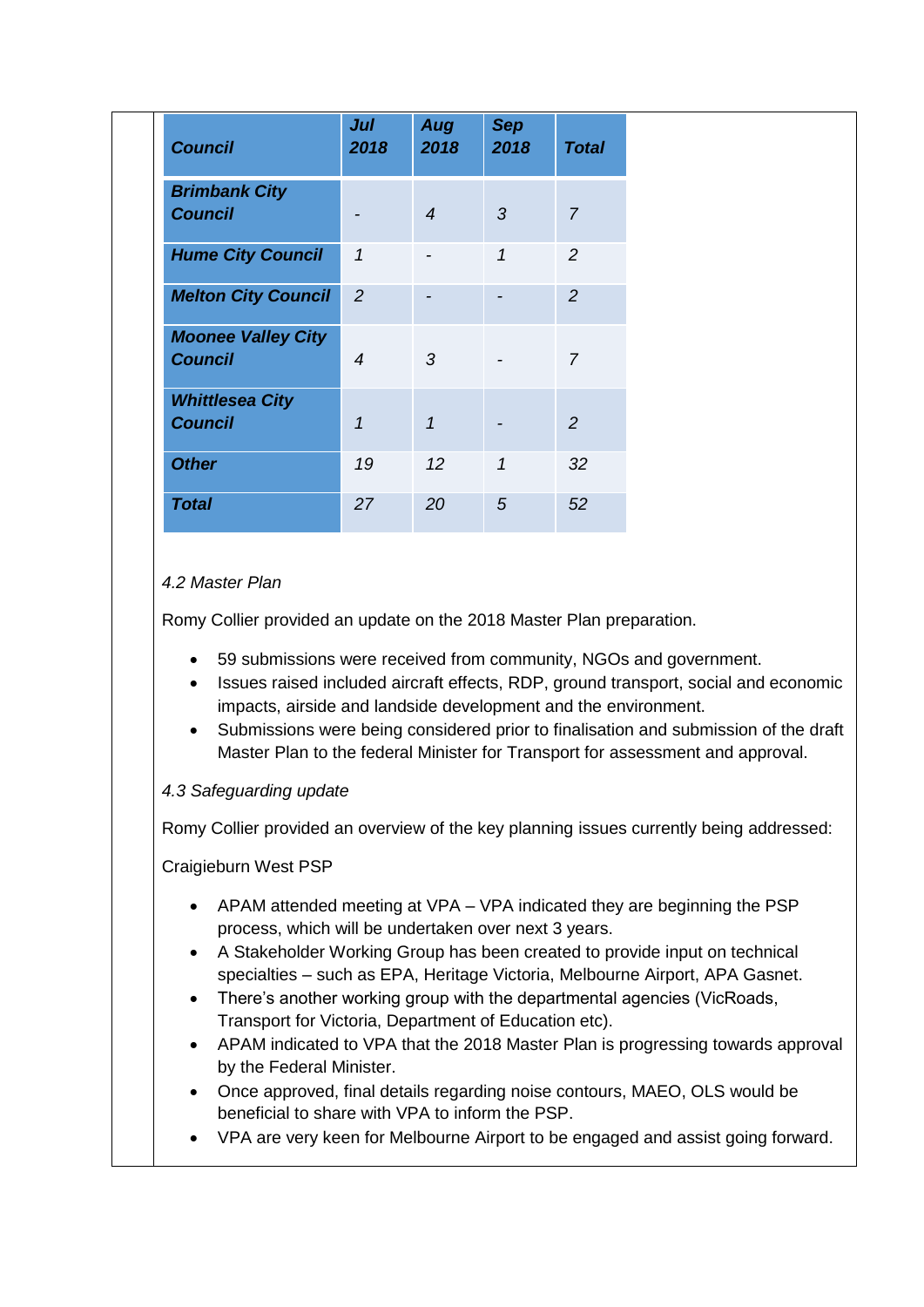|    | 1376-1432 Calder Hwy Diggers Rest                                                                                                                                                                                                                                                                                                                                                                                                                                                                                                                                                                                                                                                                                                                                                                                                                                                                                              |
|----|--------------------------------------------------------------------------------------------------------------------------------------------------------------------------------------------------------------------------------------------------------------------------------------------------------------------------------------------------------------------------------------------------------------------------------------------------------------------------------------------------------------------------------------------------------------------------------------------------------------------------------------------------------------------------------------------------------------------------------------------------------------------------------------------------------------------------------------------------------------------------------------------------------------------------------|
|    | Proposed camping & caravan park.<br>$\bullet$<br>Site within MAEO2 - discretionary use.<br>$\bullet$<br>New NE runway will increase noise impacts.<br>$\bullet$<br>Potential for non-permanent structures that may not meet noise attenuation<br>$\bullet$<br>standards.<br>No levers to prevent long term or permanent accommodation.<br>$\bullet$<br>APAM objected and Council refused application on a range of grounds, including<br>$\bullet$<br>APAM grounds.<br>APAM since met with the applicant to discuss the intent of the proposal and<br>$\bullet$<br>discuss suitable options to make such a proposal viable on the site from APAM's<br>perspective (i.e. further investigation of acoustic treatments to fixed cabins, less<br>caravan space, possible restriction to length of stay by way of a covenant).<br>Pending advice as to whether an appeal to VCAT has been lodged by the<br>$\bullet$<br>applicant. |
|    | 105 McNabs Road Keilor<br>Proposed single storey dwelling to replace a previous dwelling on-site which was<br>$\bullet$<br>destroyed by fire circa May 2015.<br>APAM objected to proposal on a number of safety, operational and amenity<br>$\bullet$<br>grounds including the proximity of the dwelling to the proposed future runways and<br>associated public safety area.<br>OLS intrusion also a concern.<br>$\bullet$<br>Council Officer recommended refusal, however application was heard at a Council<br>$\bullet$<br>meeting on 22/10 and a decision was deferred, with Councillors recommending that<br>further discussions occur between applicant, Council and APAM to discuss<br>alternative options for rebuilding on this land.<br>A meeting between key parties was to occur.<br>٠                                                                                                                            |
| 5. | <b>Reports from other members</b>                                                                                                                                                                                                                                                                                                                                                                                                                                                                                                                                                                                                                                                                                                                                                                                                                                                                                              |
|    | Melton<br>Opposed proposal for Caravan Park at 1376-1432 Calder Hwy Diggers Rest due to<br>traffic and urban design concerns.<br>Noted that the proponents were likely to take the issue to VCAT.<br><b>Brimbank</b><br>Currently translating their planning scheme to reflect the new Victorian planning<br>scheme.<br>Hume                                                                                                                                                                                                                                                                                                                                                                                                                                                                                                                                                                                                   |
|    | Updated members on progress with Amendment C211.                                                                                                                                                                                                                                                                                                                                                                                                                                                                                                                                                                                                                                                                                                                                                                                                                                                                               |